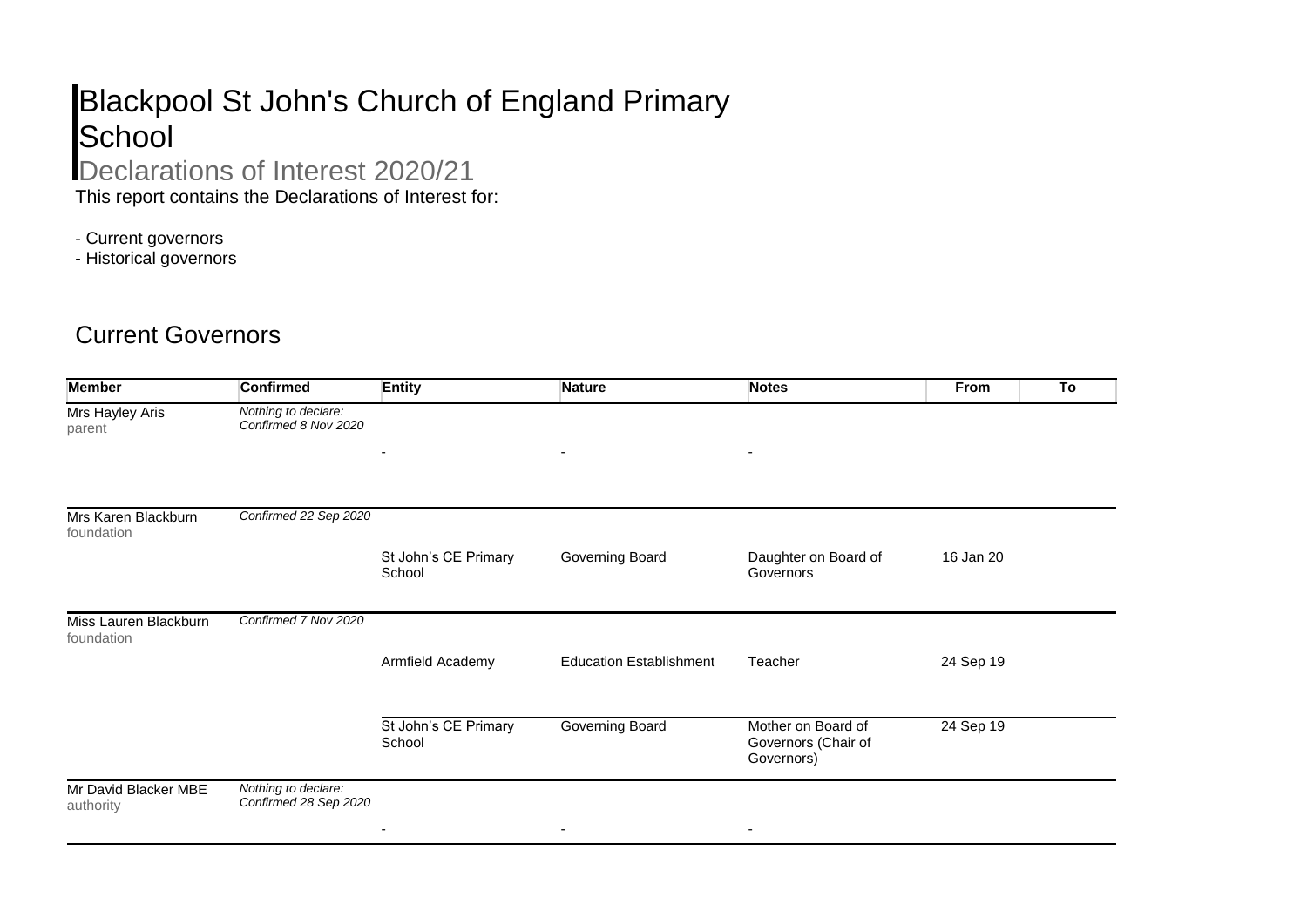| Mrs Nadine Galloway<br>headteacher | Confirmed 6 Nov 2020                         |                                |                                  |                                 |           |
|------------------------------------|----------------------------------------------|--------------------------------|----------------------------------|---------------------------------|-----------|
|                                    |                                              | Hodgson Academy                | <b>Educational Establishment</b> | Chair of Governors              | 01 Jul 19 |
| Mrs Joanne Hirst                   | Confirmed 12 Nov 2020                        |                                |                                  |                                 |           |
| foundation                         |                                              |                                |                                  |                                 |           |
|                                    |                                              | Hawes Side Primary<br>Academy  | Governor                         |                                 | 22 Sep 20 |
|                                    |                                              | St John's CE Primary<br>School | Governor                         |                                 |           |
| Mr Gary Hope<br>foundation         | Nothing to declare:<br>Confirmed 25 Feb 2021 |                                |                                  |                                 |           |
|                                    |                                              |                                |                                  |                                 |           |
| Mr Colin Malone<br>foundation      | Confirmed 17 Nov 2020                        |                                |                                  |                                 |           |
|                                    |                                              | Hodgson Academy                | <b>Educational Establishment</b> | Senior Assistant<br>Headteacher | 24 Sep 19 |
| Mrs Julianne Shearman<br>staff     | Nothing to declare:<br>Confirmed 9 Nov 2020  |                                |                                  |                                 |           |
|                                    |                                              |                                |                                  |                                 |           |
|                                    |                                              |                                |                                  |                                 |           |
| Mrs Julie Ward<br>foundation       | Nothing to declare:<br>Confirmed 9 Nov 2020  |                                | $\overline{\phantom{0}}$         |                                 |           |
|                                    |                                              |                                |                                  |                                 |           |
| Mrs Gill Ward<br>associate member  | Nothing to declare:<br>Confirmed 18 Jan 2021 |                                |                                  |                                 |           |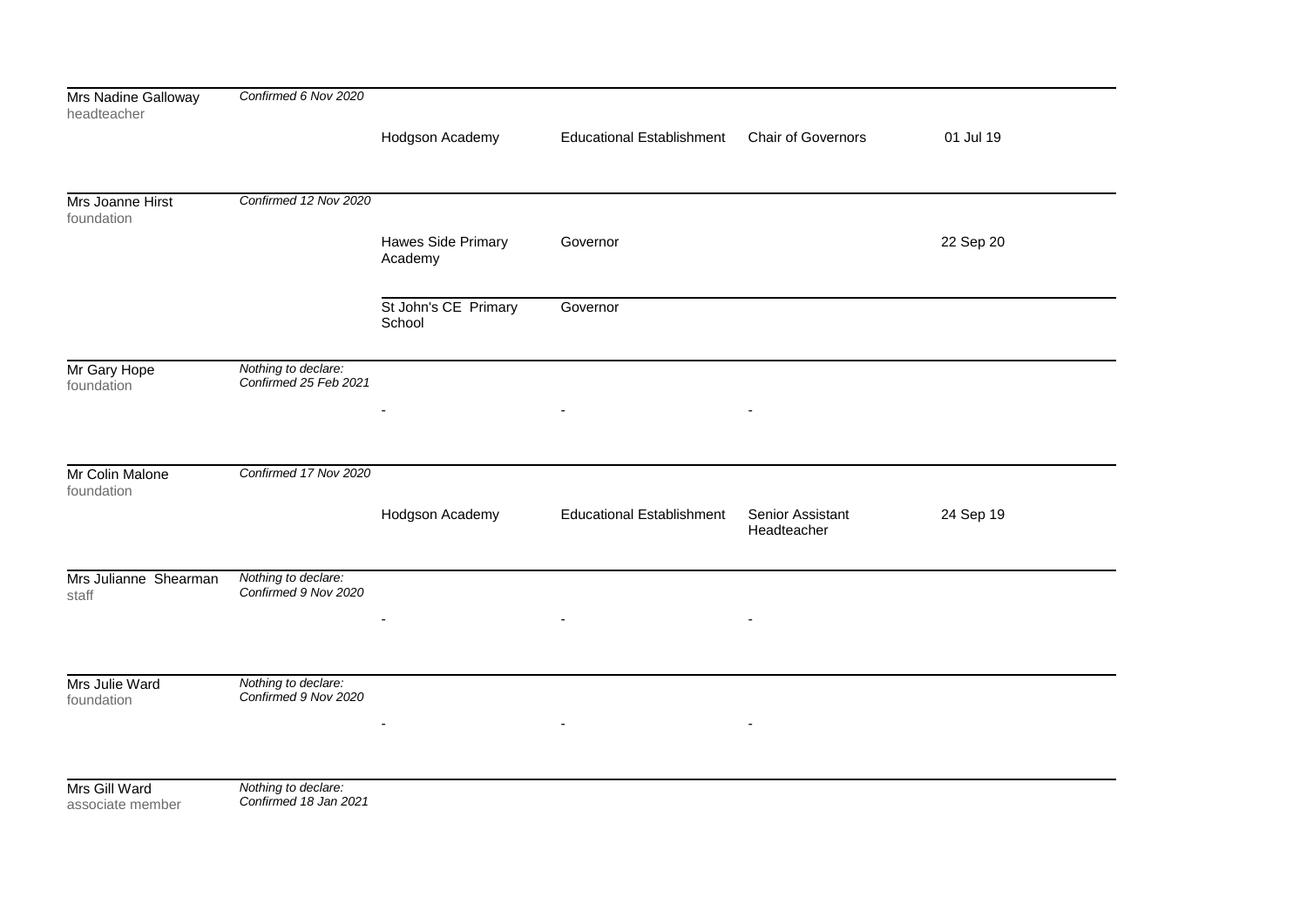Mrs Fran Wolton parent

*Nothing to declare: Confirmed 14 Dec 2020*

- - -

and the state of the state of the state of the state of the state of